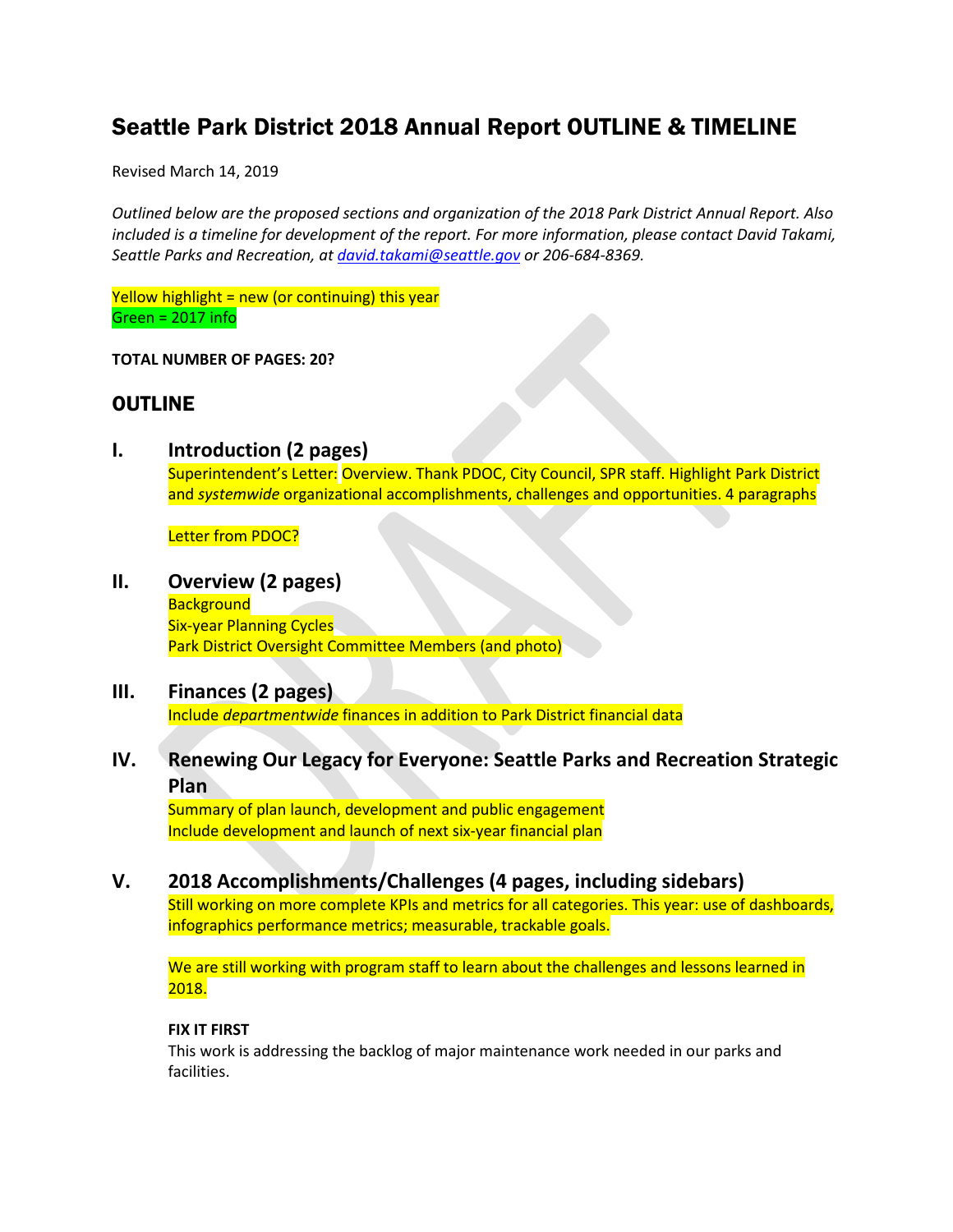#### **2018 highlights**

[2017 results]

#### Resolved 31 property encroachments

- Completed 3 community center projects to improve Americans with Disabilities Act (ADA) access
- Completed improvements to Denny Park, the city's oldest park
- Completed 2 play area renovations at Georgetown and Discovery parks; 1 is under construction (Prentis Frazier) and 2 are in the design phase (Lincoln Park, High Point)
- Restored 173 acres of urban forest land with 164,000 native plants planted; logged 79,000 volunteer hours

#### **MAINTAINING PARKS AND FACILITIES**

Preventative maintenance and day-to-day maintenance of our parks and facilities improve visitor enjoyment and safety of our parks and facilities.

#### **2018 highlights**

- [2017 results]
- Performed repairs and preventative maintenance on more than 20 community centers, crew quarters, administrative buildings and educational centers with our team of specialists in carpentry, electrical work, painting, and plumbing
- Completed thorough weekly cleanings at 41 restroom buildings throughout the city
- Issued 694 citations for dogs off-leash and license violations; 79% were first-time offenders, 21% repeat offenders
- Completed improvements at 6 P-Patch gardens

#### **PROGRAMS FOR PEOPLE**

These initiatives help Seattle residents be healthy and active with particular focus on people from under-served communities.

#### **2018 highlights**

#### [2017 results]

- Accounted for 3.8 million visits to our 27 community centers surpassing our goal of 3.75 million.
- Distributed all \$400,000 of Park District scholarships by the end of quarter 3
- Served 22,000 healthy meals to immigrant and refugee elders
- Provided 447 hours of public arts programming; 55% of the awardees were people of color
- Awarded \$115,000 to 15 community partners for Get Moving program, which provides health and fitness programs for under-served communities; 2,600 participants took part in more than 720 hours of programming

#### **BUILDING FOR THE FUTURE**

We are preparing for the future by acquiring new park land, developing new parks, connecting to greenways and keeping our downtown parks active and vibrant.

#### **2018 highlights**

[2017 results]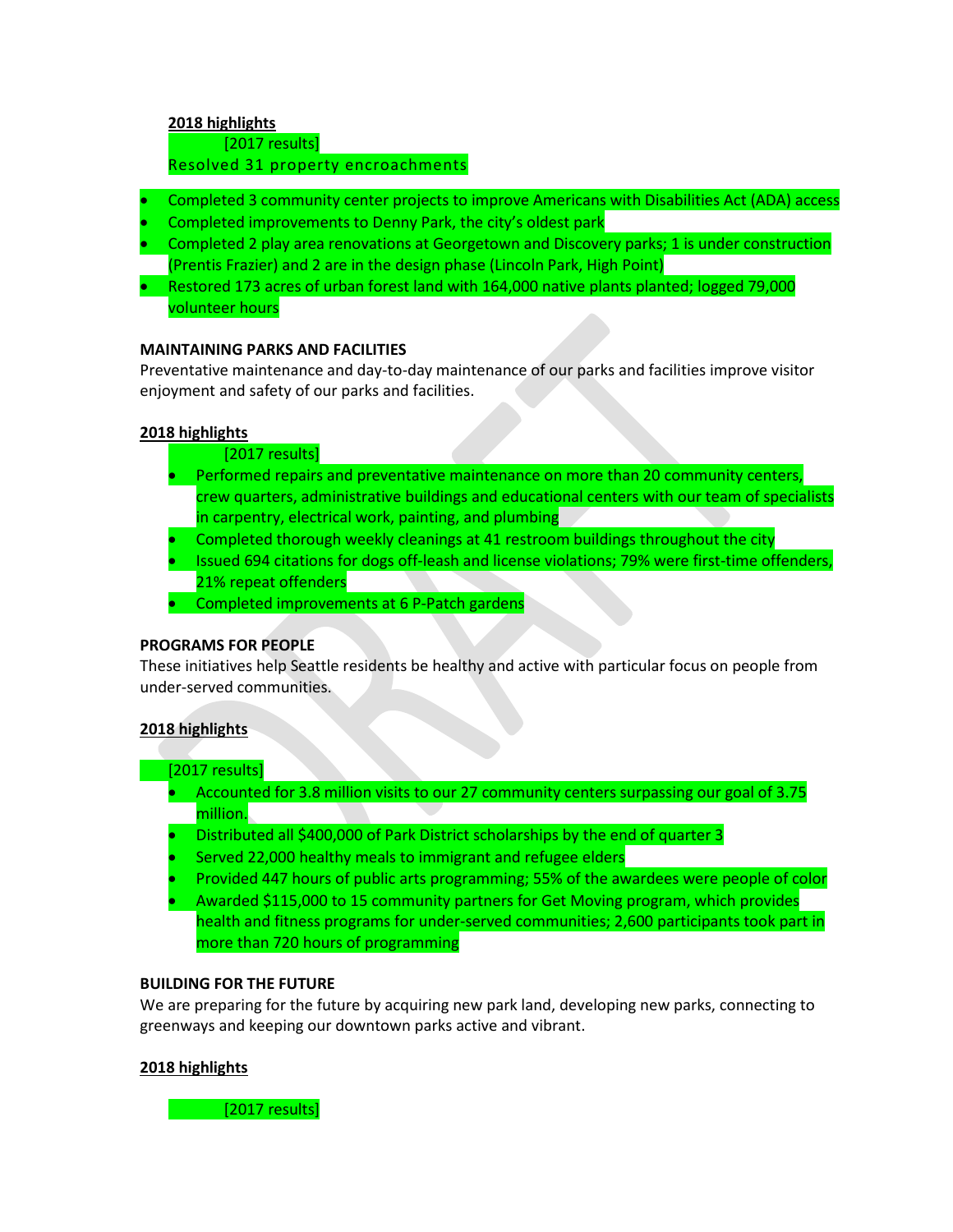- Acquired 3 properties at Kiwanis Ravine, Delridge Wetland and Genesee Park
- Began implementation of several projects funded by the Major Projects Challenge Fund, including Kubota Garden
- Continued development of 14 "land-banked" park sites; projects at Greenwood/Phinney, Westlake/Lenora, Lake City, Fremont, Baker Park and Christie are under design; projects at West Seattle Junction, Greenwood Park, North Rainier and the International District are in the planning stage.
- Activated neighborhood parks with activities and events in low-income areas including Rainier Valley, South Park, Lake City, Bitter Lake, Central District and Delridge

#### **MAJOR PROJECT CHALLENGE FUND (1 FULL PAGE) 2018 projects and programs with photos**

#### **SIDEBAR VIGNETTES (scattered throughout with photos)**

- **Georgetown Playfield Play Area**
- **Recreation for All grants**
- **ActiveNet launch**
- **Forest Restoration or Park Inspection Program**

#### **[2017 stories]**

**Zoo major maintenance Toddler play areas** (with photo) **Denny Park improvements Making parks and facilities more accessible** (with photo of Camp Long) **Major Projects Challenge Fund** (with graphic)

### **VI. Appendix A: 2018 Accomplishments – detailed list** Spreadsheet of 2018 accomplishments from all listed projects and programs